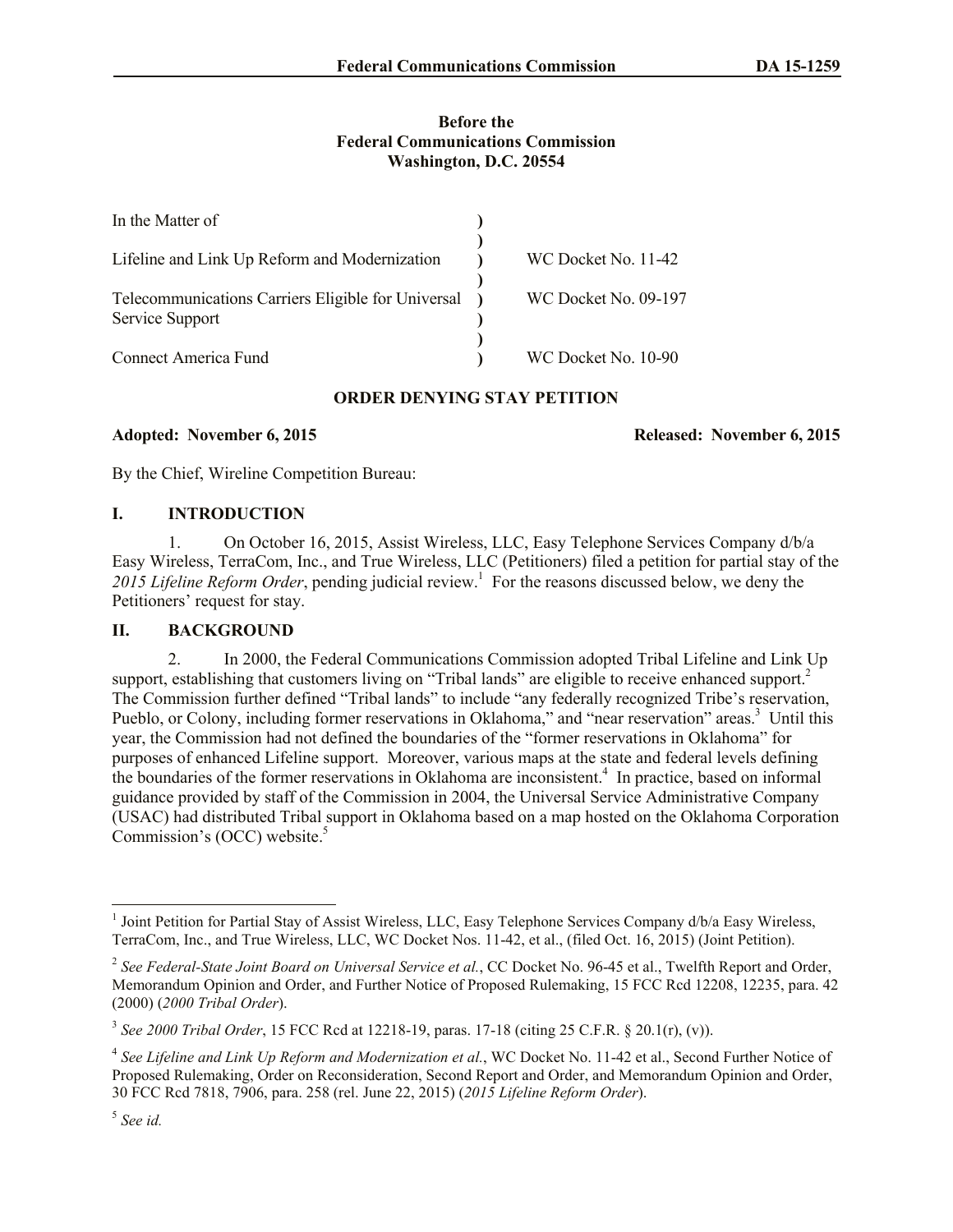3. On June 18, 2015, the Commission adopted the *2015 Lifeline Reform Order* or *Order*, further modernizing the Lifeline program.<sup>6</sup> In the *Order*, the Commission departed from the staff's prior informal guidance and interpreted "the former reservations in Oklahoma" within section 54.400(e) of the Commission's rules to be defined by "the geographic boundaries reflected in the Historical Map of Oklahoma 1870-1890 (Oklahoma Historical Map)."<sup>7</sup> The Commission concluded that its use of the Oklahoma Historical Map to interpret the relevant term in its rules "comport[s] with the complex legal history within Oklahoma and uphold[s] our government-to-government responsibilities to the Oklahoma Tribal Nations, while also improving administration of the Lifeline program and distribution of enhanced Tribal support."<sup>8</sup> The Commission also provided a transition period of 180 days from the effective date of the *Order*, in order to ensure that all affected parties have sufficient time to transition to the Oklahoma Historical Map, making the interpretation effective on February 9, 2016.<sup>9</sup> During that transition period, the Commission directed the Office of Native Affairs and Policy (ONAP), in coordination with the Bureau and other Commission Bureaus and Offices, to consult with the Tribal Nations in Oklahoma to ensure the accuracy and operational effectiveness of the boundaries as presented in the Oklahoma Historical Map. $10$ 

4. On October 16, 2015, Petitioners filed a petition for partial stay of the *Order* insofar as it relates to the implementation of the Oklahoma Historical Map, pending judicial review of the *Order*. Petitioners request a ruling on their petitions by November 6, 2015, "[t]o allow adequate time to seek a judicial stay[ $.\tilde{ } ]^{n11}$ 

## **III. DISCUSSION**

5. In determining whether to stay the effectiveness of one of its Orders, the Commission applies the traditional four-factor test employed by the U.S. Court of Appeals for the District of Columbia Circuit ("D.C. Circuit").<sup>12</sup> To qualify for the extraordinary remedy of a stay, a petitioner must show that: (1) it is likely to prevail on the merits; (2) it will suffer irreparable harm absent the grant of preliminary relief; (3) other interested parties will not be harmed if the stay is granted; and (4) the public interest would favor grant of the stay. For the reasons described below, we conclude that Petitioners have failed to meet the test for this extraordinary equitable relief.

8 *Id.* at 7904, para. 259.

 $\overline{\phantom{a}}$ 

9 *See id.* at 7903-04, paras. 257, 260, 265. The Commission established that the *Order* would be effective 30 days after publication in the Federal Register. *Id.* at 7917, para. 298. The *Order* was published in the Federal Register on July 14, 2015. *See* Federal Communications Commission, Lifeline and Link Up Reform and Modernization, Telecommunications Carriers Eligible for Universal Service Support, Connect America Fund, Final Rule, 80 Fed. Reg. 40923, 40929-30 (July 14, 2015).

<sup>10</sup> See 2015 Lifeline Reform Order, 30 FCC Rcd at 7907, para. 265. If, based on these consultations, the Bureau finds that the Commission should depart from the Oklahoma Historical Map for purposes of interpreting section 54.400(e) of the Commission's rules, the Bureau, in coordination with ONAP, is directed to recommend to the Commission an order that would further revise the Commission's interpretation of the appropriate boundaries for the former reservations in Oklahoma. *See id.* at 7907, para. 266.

 $11$  Joint Petition at 2.

<sup>12</sup> *See Washington Metro. Area Transit Comm'n v. Holiday Tours, Inc.*, 559 F.2d 841, 843 (D.C. Cir. 1977) (*Holiday Tours*); *Virginia Petroleum Jobbers Ass'n v. Federal Power Comm'n*, 259 F.2d 921, 925 (D.C. Cir. 1958) (*VA Petroleum Jobbers*).

<sup>6</sup> *2015 Lifeline Reform Order*, 30 FCC Rcd 7818.

<sup>&</sup>lt;sup>7</sup> *Id.* at 7903, para. 257 (citing Oklahoma Historical Map, 1870-1890, Plate 6, Webb Publishing Company, Oklahoma City, OK (1917) (Copyright 1917, George Rainey, Enid, OK; Engraved George F. Cram Company, Chicago, IL)); 47 C.F.R. § 54.400(e).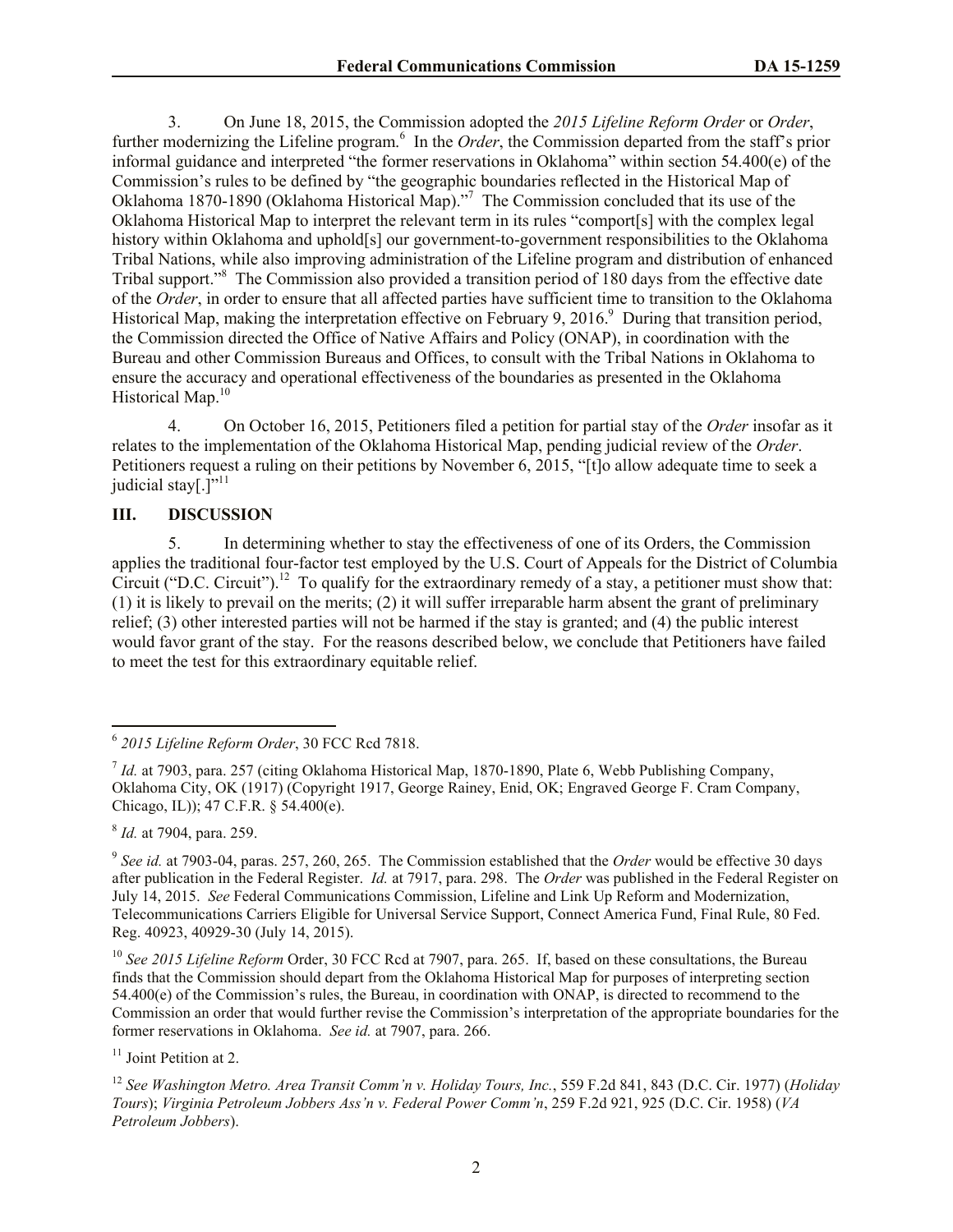#### **A. Petitioners are Unlikely to Prevail on the Merits**

6. Petitioners have failed to demonstrate that they are likely to succeed on the merits. The Commission's determination that the "former reservations in Oklahoma" are most accurately defined by the geographic boundaries reflected in the Oklahoma Historical Map does not run afoul of the Administrative Procedure Act (APA). Petitioners assert that the Commission violated the APA because the Commission was allegedly required to provide notice and seek comment on the adoption of the Oklahoma Historical Map and the *Order* is arbitrary and capricious.<sup>13</sup> These contentions lack merit.

7. *The APA Did Not Require the Commission to Provide Notice and Seek Comment Prior to Interpreting the Meaning of "Former Reservations in Oklahoma.*" Petitioners argue that the Commission violated the APA by failing to provide notice and seek comment on the Oklahoma Historical Map.<sup>14</sup> However, as the Commission explained in the *Order*, the Commission did not change section 54.400(e) of the Commission's rules or adopt a construction inconsistent with that rule, but rather interpreted for the first time what is meant by "former reservations in Oklahoma" within section 54.400(e) of the rules.<sup>15</sup> The Commission simply "advise[d] the public of the agency's construction of the . . . rules which it administers."<sup>16</sup> As a result, the Commission is not required to provide notice and seek comment under the  $APA.<sup>17</sup>$ 

8. *The Decision to Use the Oklahoma Historical Map Was Not Arbitrary or Capricious.* Petitioners raise multiple arguments that the Commission's decision to use the Oklahoma Historical Map was arbitrary and capricious, none of which are persuasive.<sup>18</sup> First, Petitioners contend that the Commission neglected to consult with Tribal governments and failed to explain the lack of consultation in the *Order*.<sup>19</sup> However, the Commission's policy is to "consult with Tribal governments prior to implementing any regulatory action or policy that will significantly or uniquely affect Tribal governments, their land and resources."<sup>20</sup> As an initial matter, Petitioners have not demonstrated that the action taken in the *Order* meets that standard, i.e., that it is a "regulatory action or policy" and that it will "significantly or uniquely" affects Tribal governments, their land, and resources. Unlike a new rule that changes Commission policy—such as questions in the *Further Notice* that accompanied the *Order*  regarding whether the Commission should alter the existing rule that provides enhanced Tribal support for low-income recipients residing on Tribal lands<sup>21</sup>—in the *Order*, the Commission merely adopted a formal interpretation of the existing rule and did so by using a recognized BIA map of former reservations in Oklahoma. Petitioners also overlook the fact that, despite not having taken an action of the sort contemplated by the policy on Tribal consultation, the *Order* nevertheless provides a lengthy transition period before the interpretation takes effect and explicitly directs ONAP, in coordination with other Commission Bureaus and Offices, "to engage in government-to-government consultation with the Tribal

 $\overline{\phantom{a}}$ 

<sup>15</sup> *See 2015 Lifeline Reform Order*, 30 FCC Rcd at 7904-05, para. 260 n.523.

<sup>16</sup> *See id.* (quoting *Perez v. Mortgage Bankers Ass'n*, 135 S. Ct. 1199, 1204 (2015); *Shalala v. Guernsey Memorial Hospital*, 514 U.S. 87, 99 (1995)).

<sup>17</sup> *See Perez*, 135 S. Ct. at 1206.

<sup>18</sup> *See* Joint Petition at 13-14.

<sup>19</sup> *See id.* at 13.

<sup>20</sup> *Statement of Policy on Establishing a Government-to-Government Relationship with Indian Tribes*, Policy Statement, 16 FCC Rcd 4078, 4081 (rel. June 23, 2000).

<sup>21</sup> *See 2015 Lifeline Reform Order*, 30 FCC Rcd at 7873-77, paras. 158-71. The Commission directed ONAP, in coordination with the Bureau, to engage in government-to-government consultation with Tribal Nations on the questions in the *Further Notice* regarding the rules for enhanced Tribal Lifeline support. *Id.* at 7877, paras. 170-71.

<sup>13</sup> *See* Joint Petition at 11-14.

<sup>14</sup> *See id.* at 11-13.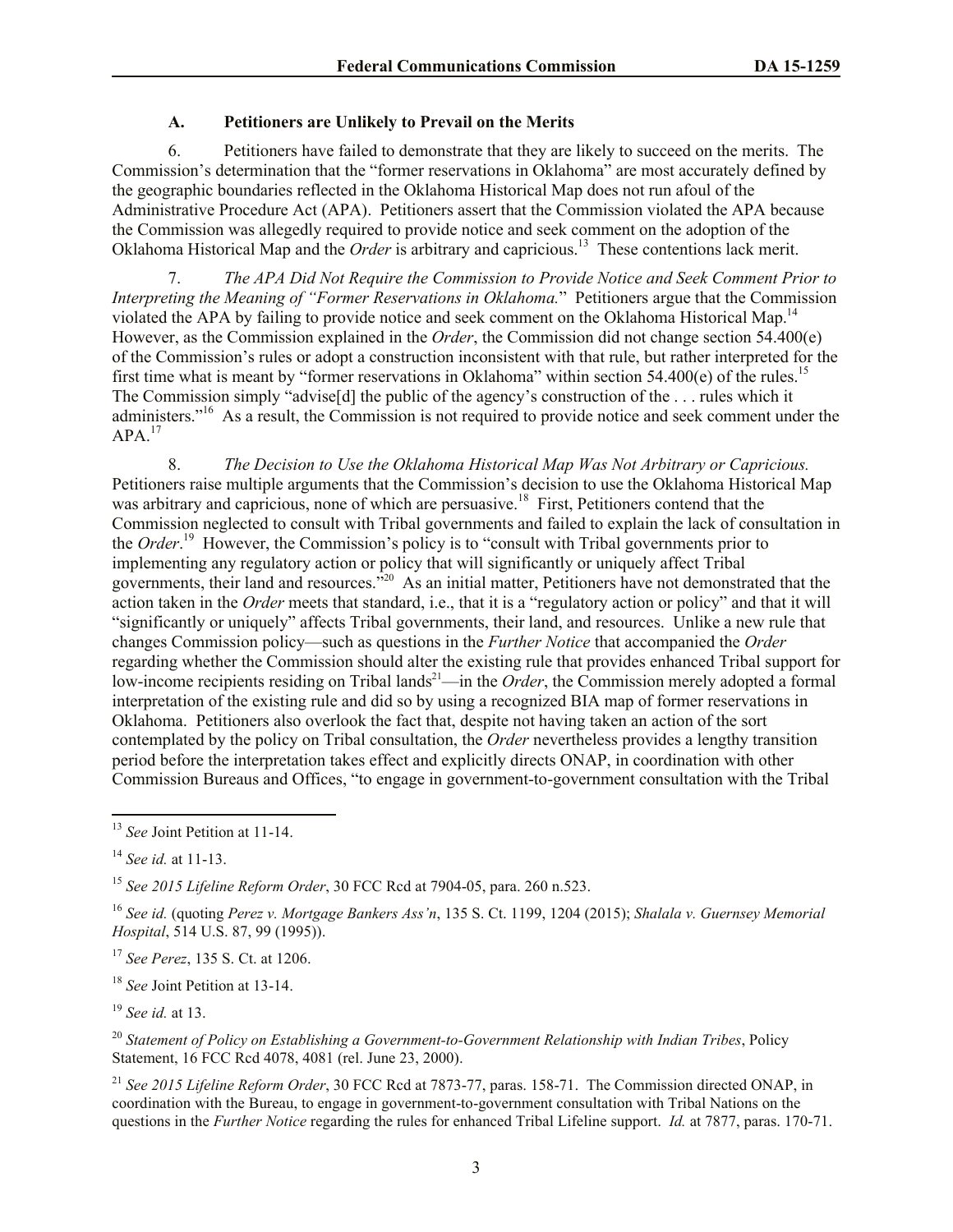Nations in Oklahoma" prior to the implementation of the Oklahoma Historical Map.<sup>22</sup> As a result, Petitioners' arguments that the Commission has neglected to consult with Tribal governments in a manner consistent with its stated policy and to explain its lack of consultation both fail.

9. Second, Petitioners argue the *Order* is arbitrary and capricious because it failed to explain how lands previously considered "former reservations" could be excluded from "former reservations" under the *Order*. <sup>23</sup> This argument too is unpersuasive because the *Order* sets forth the Commission's reasons for departing from USAC's past practice, which was based on informal guidance from Commission staff.<sup>24</sup> The Commission explained that it interpreted "former reservations in Oklahoma" to be defined by the geographic boundaries reflected in the Oklahoma Historical Map because that interpretation more accurately "comports with the complex legal history within Oklahoma,"<sup>25</sup> and "improv[es] administration of the Lifeline program and distribution of enhanced Tribal support."<sup>26</sup> The *Order* also explains that the Oklahoma Historical Map "represents actual former reservation boundaries prescribed by Acts of Congress – both laws and treaties," $^{27}$  provides more clarity for the address-based eligibility criteria used in the Lifeline program,<sup>28</sup> and "ensure[s] that funds are allocated for the intended purpose of assisting those living on Tribal lands, which typically have lower adoption rates for telecommunications services."<sup>29</sup>

10. Third, contrary to another claim by Petitioners,<sup>30</sup> the Commission accounted for any impact the interpretation will have on carriers and subscribers, by ensuring that affected parties have sufficient time to transition to the Oklahoma Historical Map.<sup>31</sup> Moreover, Lifeline-eligible subscribers in areas formerly treated as residing on "former reservations in Oklahoma" under past USAC practice will remain eligible for the basic Lifeline discount just like other similarly situated subscribers.<sup>3</sup>

<sup>25</sup> *2015 Lifeline Reform Order*, 30 FCC Rcd at 7903-05, paras. 257, 259-62.

<sup>26</sup> *Id.* at 7904, para. 259.

<sup>27</sup> *Id.* at 7906, para. 263.

<sup>28</sup> *Id.*

l

<sup>29</sup> *Id.* at 7906, para. 262 (citing *2000 Tribal Order*, 15 FCC Rcd at 12235, para. 51).

<sup>31</sup> *See 2015 Lifeline Reform Order*, 30 FCC Rcd at 7903-04, 7906-07, paras. 257, 260, 264-67.

<sup>22</sup> *See 2015 Lifeline Reform Order*, 30 FCC Rcd at 7903, 7907, paras. 257, 265. The *Order* even directs the Bureau, in coordination with ONAP, to recommend an order to the Commission that would further revise the Commission's interpretation of the "former reservations in Oklahoma" if the Bureaus finds, based on the consultations, that the Commission should depart from the Oklahoma Historical Map to better reflect section 54.400(e) of the Commission's rules. *Id*. 7907, para. 266.

<sup>23</sup> *See* Joint Petition at 14.

<sup>24</sup> It is well-established that informal staff guidance is not binding on the Commission. *See, e.g.*, *Vernal Enterprises, Inc. v. FCC*, 355 F.3d 650, 660 (D.C. Cir. 2004). *See also Cmty. Care Found. v. Thompson*, 318 F.3d 219, 227 (D.C. Cir. 2003) ("There is no authority for the proposition that a lower component of a government agency may bind the decision making of the highest level."); *Comcast Corp. v. FCC*, 526 F.3d 763 (D.C. Cir. 2008) ("[A] long line of cases in this circuit . . . unambiguously holds that an agency is not bound by unchallenged staff decisions.").

<sup>30</sup> *See* Joint Petition at 14.

<sup>&</sup>lt;sup>32</sup> See generally 47 C.F.R. § 54.403. There is no entitlement to support except to the extent provided for by Commission rules, and thus insofar as the proper interpretation of our rules results in some reduction in support relative to USAC's historical practice, that result does not itself undermine the Commission's interpretation. *Lifeline and Link Up Reform and Modernization et al.*, WC Docket No. 11-42 et al., Report and Order and Further Notice of Proposed Rulemaking, 27 FCC Rcd 6656, 6743, 6759, para. 201 n.159, 238 (2012) (*2012 Lifeline Reform Order*).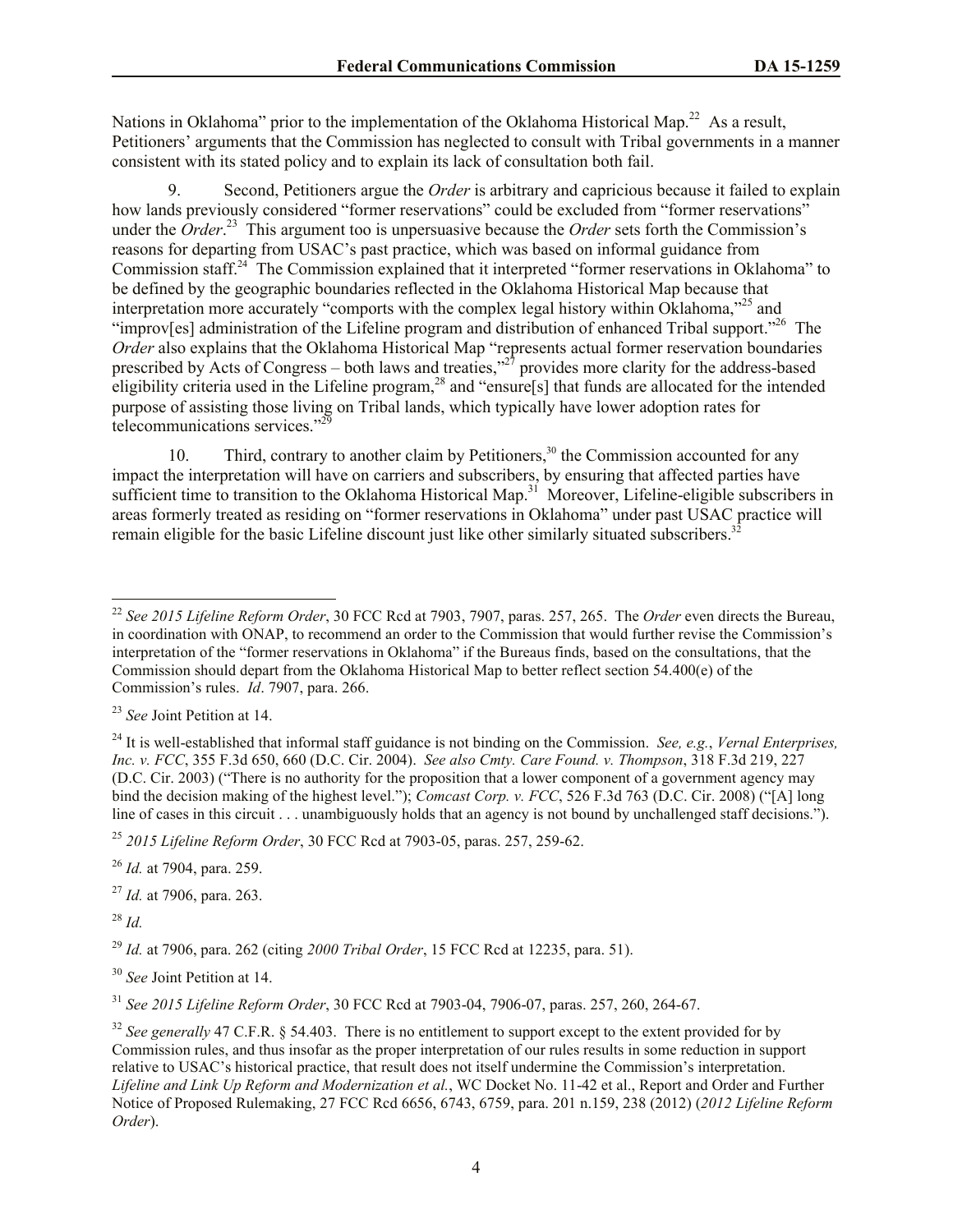11. Fourth, Petitioners argue that the *Order* is arbitrary and capricious because it did not reconcile its use of the Oklahoma Historical Map with the Department of the Interior's Bureau of Indian Affairs (BIA) rules for financial assistance and social support programs.<sup>33</sup> The Commission's interpretation of "former reservations in Oklahoma," however, is limited to the administration of the Lifeline program, and other support programs targeted to Tribal communities may properly use different rules that encompass correspondingly different geographic areas.<sup>34</sup> Moreover, Petitioners cannot plausibly claim that the Commission's reliance on the Oklahoma Historical Map is inconsistent with the BIA's views regarding the location of former reservations in Oklahoma. The *Order* explicitly states that the Commission received the Oklahoma Historical Map from BIA and, "consistent with [the Commission's] past and present recognition of the BIA's expertise and its federal trust relationship and responsibilities to Tribal Nations," relied on the Oklahoma Historical Map as a more accurate reflection of "former reservations in Oklahoma."<sup>35</sup> Recognizing the Department of the Interior's "jurisdictional authority over many administrative trust responsibilities with respect to the Tribal lands in Oklahoma," the Commission adopted the Oklahoma Historical Map and departed from the map that had previously been used based on informal guidance from Commission staff in 2004.<sup>36</sup>

12. Finally, Petitioners argue that the *Order* does not take into account problems administering the Oklahoma Historical Map due to uncertainty over the exact boundaries reflected in the map.<sup>37</sup> As described above, the Commission established a transition and consultation period to allow sufficient time for the Commission to consult with relevant Tribal governments, to seek input from the OCC, and to coordinate a seamless transition to the Oklahoma Historical Map.<sup>38</sup> In addition, by providing a formal Commission interpretation of what is meant by the term "former reservations in Oklahoma" found in the rules, the Commission has provided considerably greater certainty than existed prior to the *Order*. That is, until the *Order*, the question of how USAC would determine the boundaries of former reservations in Oklahoma in its administration of the Lifeline program could have changed at any time and without any transition period, whereas now it is the subject of a Commission-level decision which USAC, Commission staff, and all other parties affected are bound to follow.

 $\overline{\phantom{a}}$ 

<sup>33</sup> *See* Joint Petition at 14. Petitioners do not reference any specific support program. *See id.* While Petitioners assert that the Commission "modeled its definitions of Tribal territories (including former reservations) on those BIA rules," see id., the Commission previously made clear that that its interpretation of the term "Tribal lands" was not intended to encompass areas identical to any BIA financial assistance and social support programs. *See, e.g.*, *Federal-State Joint Board on Universal Service et al.*, CC Docket No. 96-45, Twenty-Fifth Order on Reconsideration, Report and Order, Order, and Further Notice of Proposed Rulemaking, 18 FCC Rcd 10958, 10966- 67, paras. 16-17 (2003) (declining to interpret "Tribal lands" for universal service purposes to fully reflect revised BIA rules governing areas receiving assistance, and making clear that the scope of Tribal lands would not automatically match BIA rule changes, while citing BIA's continued provision of assistance in certain areas as one factor supporting the decision not to revise the Commission's definition of "Tribal lands" to omit certain areas even though they were no longer expressly identified in BIA rules (in addition to the Commission's conclusion that this outcome would ensure its rules "remain consistent with the underlying goals of the Commission's enhanced Lifeline and Link-Up programs")).

<sup>&</sup>lt;sup>34</sup> We note that at least one other federal program excludes certain higher density geographic areas in Oklahoma from Tribal income assistance programs in Oklahoma. The United States Department of Agriculture's Food Distribution Program on Indian Reservations excludes from eligibility residents of towns or cities in Oklahoma with populations greater than 10,000. *See 2015 Lifeline Reform Order*, 30 FCC Rcd. at 7876, para. 170 (citing 7 C.F.R. §§ 254.2(h), 254.5(b)).

<sup>35</sup> *See id.* at 7903, 7905-06, paras. 257, 261-63.

<sup>36</sup> *See id.* at 7904-05, paras. 258, 262.

<sup>37</sup> *See* Joint Petition at 14.

<sup>38</sup> *See 2015 Lifeline Reform Order*, 30 FCC RCd at 7907, paras. 265-67.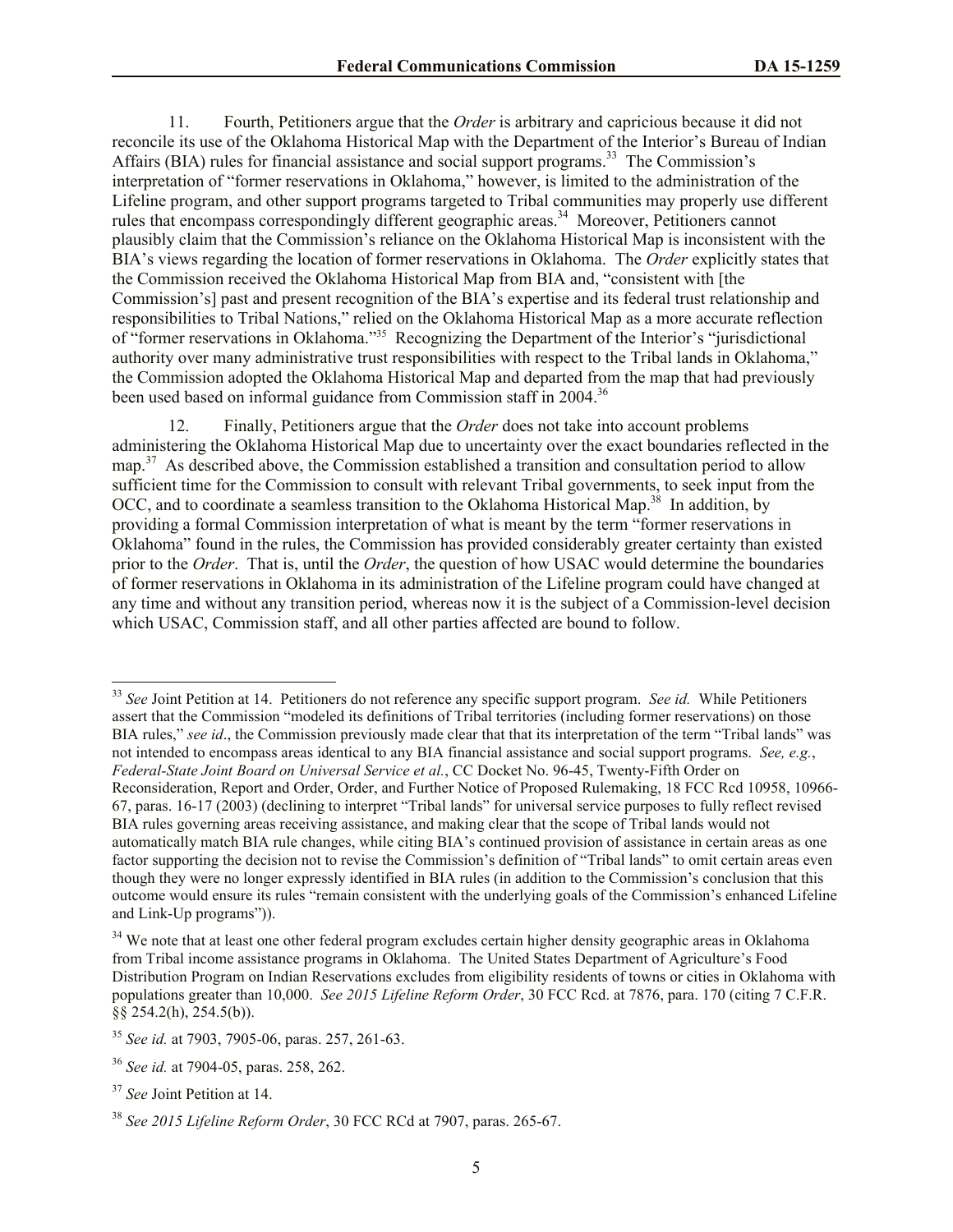13. For the reasons stated above, Petitioners have failed to demonstrate a likelihood of success on the merits.

## **B. Petitioners Will Not Suffer Irreparable Injury**

14. Several general principles govern the irreparable injury inquiry. First, "the injury must be both certain and great; it must be actual and not theoretical."<sup>39</sup> A petitioner must also "substantiate the claim that the irreparable injury is 'likely' to occur. . . . Bare allegations of what is likely to occur are of no value since the court must decide whether the harm will in fact occur."<sup>40</sup> Further, it is "well settled that economic loss does not, in and of itself, constitute irreparable harm."<sup>41</sup> There are two exceptions to this rule, neither of which applies to petitioners: (1) when the economic loss threatens the "very existence of the movant's business,  $^{42}$  and (2) when the economic loss is great, certain, and imminent.<sup>43</sup>

15. Petitioners have failed to prove that they will suffer an irreparable injury absent a grant of their stay petitions. TerraCom, Easy Wireless, and Assist Wireless do not claim that their businesses' "very existence[s]" are threatened, and their alleged economic harms are both unsubstantiated and insufficient to warrant a stay. While True Wireless alleges that it will "likely" be forced to close,<sup>44</sup> this unsubstantiated allegation is insufficient to warrant a stay.

16. *TerraCom, Easy Wireless, and Assist Wireless*. TerraCom, Easy Wireless, and Assist Wireless's alleged harms are economic losses that do not warrant a stay because they are neither great nor certain. Although Petitioners claim that the new map will also lead to a loss of consumer goodwill,<sup>45</sup> goodwill has been specifically classified as a type of economic loss that is not irreparable.<sup>46</sup> An economic injury sufficiently "great" to warrant a stay must be both "serious in terms of its effect on the [petitioner]" and unrecoverable.  $^{47}$  The "mere fact that economic losses may be unrecoverable does not, in and of itself, compel a finding of irreparable harm.<sup>148</sup>

17. Petitioners' alleged losses are insufficient to warrant a stay. An alleged economic injury is evaluated in "comparison with the overall financial wherewithal of the corporation involved."<sup>49</sup> Here, Petitioners have not provided any information about their respective financial status or total revenues, and instead have simply asserted that their lost revenue would be significant enough to warrant a stay. The closest Petitioners come to providing revenue figures is their statement that their combined total revenue would be reduced "by over 1.484 million dollars per month,"<sup>50</sup> and that they currently "serve over 170,000 customers in Oklahoma," the majority of whom will remain eligible for the enhanced subsidy, and all of whom will remain eligible for Lifeline.<sup>51</sup> As a threshold matter, each petitioner has previously

<sup>39</sup> *Wisconsin Gas Co. v. FERC*, 758 F.2d 669, 674 (D.C. Cir. 1985).

 $\overline{\phantom{a}}$ 

<sup>42</sup> *Id*.

<sup>43</sup> *Cardinal Health, Inc. v. Holder*, 846 F. Supp. 2d 203, 211 (D.D.C. 2012).

<sup>44</sup> Joint Petition at Attach. 2 (Declaration of Michael Fina, President, True Wireless), at 2.

<sup>45</sup> Joint Petition at 17.

<sup>46</sup> *Clipper Cruise Line, Inc. v. United States*, 855 F. Supp. 1, 4 (D.D.C. 1994).

<sup>47</sup> *Gulf Oil Corp. v. Dep't of Energy*, 514 F. Supp. 1019, 1026 (D.D.C. 1981).

<sup>48</sup> *Nat'l Min. Ass'n v. Jackson*, 768 F. Supp. 2d 34, 53 (D.D.C. 2011).

<sup>49</sup> *Mylan Labs., Inc. v. Leavitt*, 484 F. Supp. 2d 109, 123 (D.D.C. 2007).

 $50$  Joint Petition at 15 (discussing the revenue differential upon conversion of certain customers to the standard \$9.25 subsidy).

<sup>51</sup> *Id.* (stating that 59,370 customers reside in areas no longer considered Tribal lands).

<sup>40</sup> *Wisconsin Gas Co.,* 758 F.2d at 674.

<sup>41</sup> *Id*.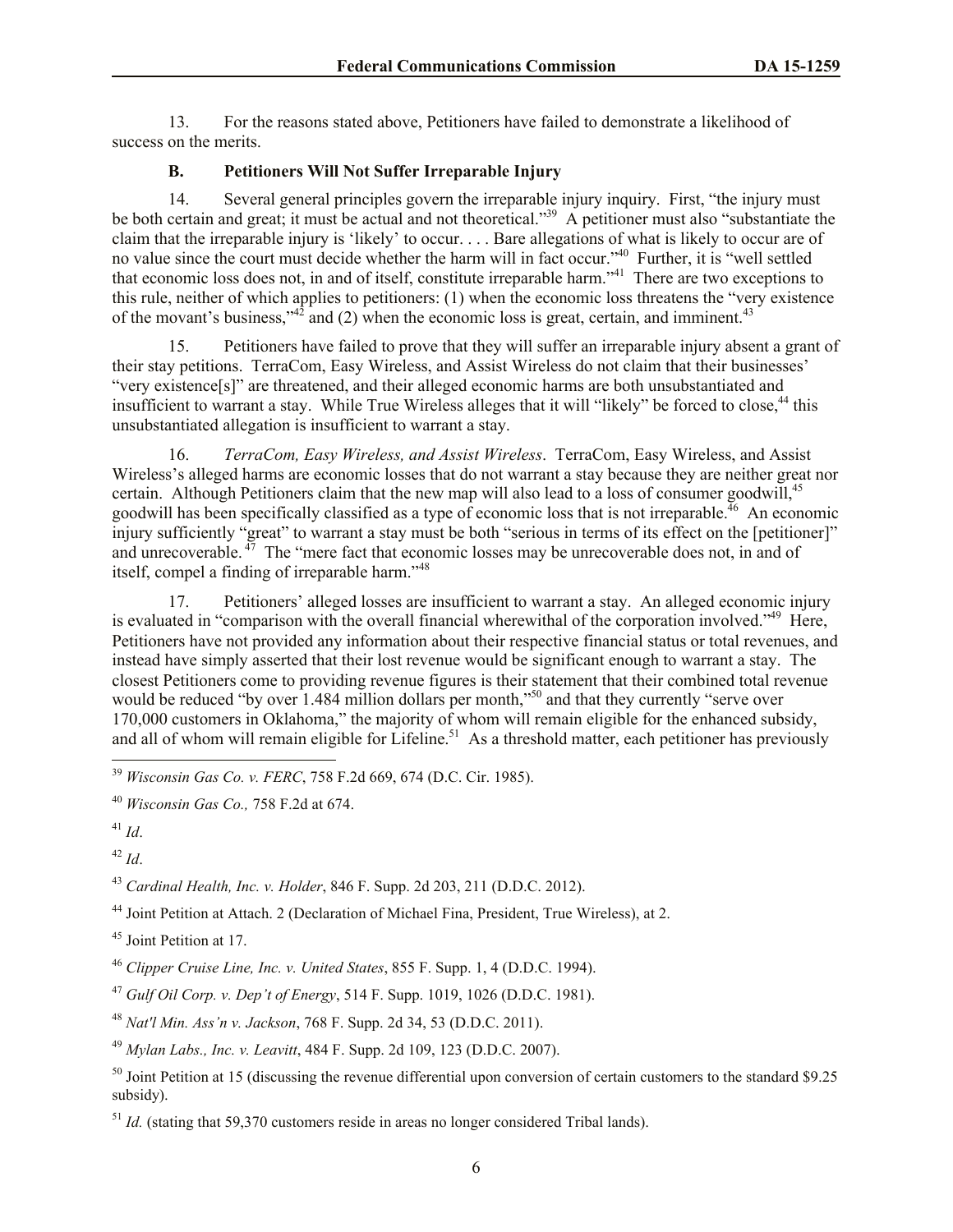certified that it does not rely solely on USF disbursements because it has non-Lifeline customers and additional revenue sources.<sup>52</sup> Even assuming, *arguendo*, that Petitioners' gross revenues were limited to Lifeline funds, the projected losses would be insufficient to warrant a stay. Through October, Petitioners together have received USF disbursements of over \$68 million in 2015, with an average monthly disbursement of over \$6.8 million.<sup>53</sup> Accordingly, Petitioners' projected losses are, at most, twenty-two percent of their gross revenues.<sup>54</sup> These projected losses do not warrant a stay, because a loss of "approximately twenty-five percent" of projected gross revenues is insufficient to constitute the type of irreparable injury that warrants a stay.<sup>55</sup> Accordingly, Petitioners' claimed injuries are insufficient to warrant a stay.

18. Petitioners' alleged harms are also recoverable. An economic loss is unrecoverable when an affected party has no recourse to recoup funds it is legally entitled to, thereby necessitating a stay. Both cases Petitioners cite to support their claim that their alleged losses are not recoverable involve already-earned compensation being withheld or taken away.<sup>56</sup> Petitioners' alleged losses are materially different because Petitioners have no legal rights to any greater future USF disbursements than provided for under Commission rules,  $57$  because they are simply eligible for, and not entitled to, USF funds.<sup>58</sup> As explained above, as interpreted by the Commission, those rules do not provide for enhanced Tribal support in the areas of Oklahoma of concern to Petitioners. Additionally, Petitioners have certified to the Commission that they have revenue streams distinct from the USF, which provides an additional avenue to sustain their businesses.<sup>59</sup> Because Petitioners have not shown that their alleged injuries are unrecoverable, a stay is not warranted.

19. The alleged injuries are also not certain. Petitioners state that they expect that "many of the customers faced with a reduction in services will drop service altogether,"<sup>60</sup> but they do not explain why a customer would prefer to have no phone service instead of phone service at the levels of Lifeline

<sup>53</sup> *See* USAC Disbursement Tool, http://www.usac.org/li/tools/disbursements/default.aspx (providing the disbursement amounts for ETCs by study area code (SAC) for each month, and showing Petitioners' combined 2015 USF disbursements of \$68,447,400.00, thereby producing an average monthly USF disbursement of \$6,844,740 (68,447,400/10)) (last visited October 30, 2015).

<sup>54</sup> 1,484,000/6,844,740=.217

 $\overline{\phantom{a}}$ 

<sup>55</sup> *Arrow Air, Inc. v. United States*, 649 F. Supp. 993, 1000 (D.D.C. 1986).

<sup>57</sup> *In re FCC 11-161*, 753 F.3d 1015, 1088 (10th Cir. 2014).

<sup>58</sup> *Id*. *Compare with Hi-Tech Pharmacal Co. v. U.S. Food & Drug Admin*., 587 F. Supp. 2d 1, 11 (D.D.C. 2008) (Finding that the loss of a *statutory entitlement* to an *exclusive* marketing period for a generic drug could constitute irreparable harm) (emphasis added).

<sup>59</sup> *See supra* n. 52

 $60$  Joint Petition at 16.

 $52$  Compliance Plan of Assist Wireless, WC Docket No. 11-42 et al., at 4 (filed June 29, 2012) (Assist Wireless Compliance Plan); Compliance Plan of True Wireless, WC Docket No. 11-42 et al., at 34 (filed June 1, 2012) (True Wireless Compliance Plan); Third Revised Compliance plan of TerraCom, WC Docket No. 11-42 et al., at 29 (filed June 19, 2012) (TerraCom Compliance Plan) ("So, TerraCom does not, and does not intend to, offer exclusively Lifeline supported services—and is therefore not exclusively dependent on USAC for its revenue."); Compliance plan of Easy Wireless, WC Docket No. 11-42 et al., at 23 (filed March 4, 2013) (Easy Wireless Compliance Plan) ("The Company generates substantial revenues from non-Lifeline services and, consequently, has not and will not be relying exclusively on Lifeline reimbursement for the Company's operating revenues.").

<sup>56</sup> In *Brendsel v. Office of Fed. Hous. Enter. Oversight*, 339 F. Supp. 2d 52 (D.D.C. 2004), petitioner's alreadyearned compensation was being withheld, and his stock options would have expired before the merits of his case were heard. In *Texas Children's Hosp. v. Burwell*, 76 F. Supp. 3d 224, 234 (D.D.C. 2014), the court emphasized that the petitioning hospitals treated patients without the ability to pay, and the proposed rule change would lead to the hospitals having already-earned funds recouped from them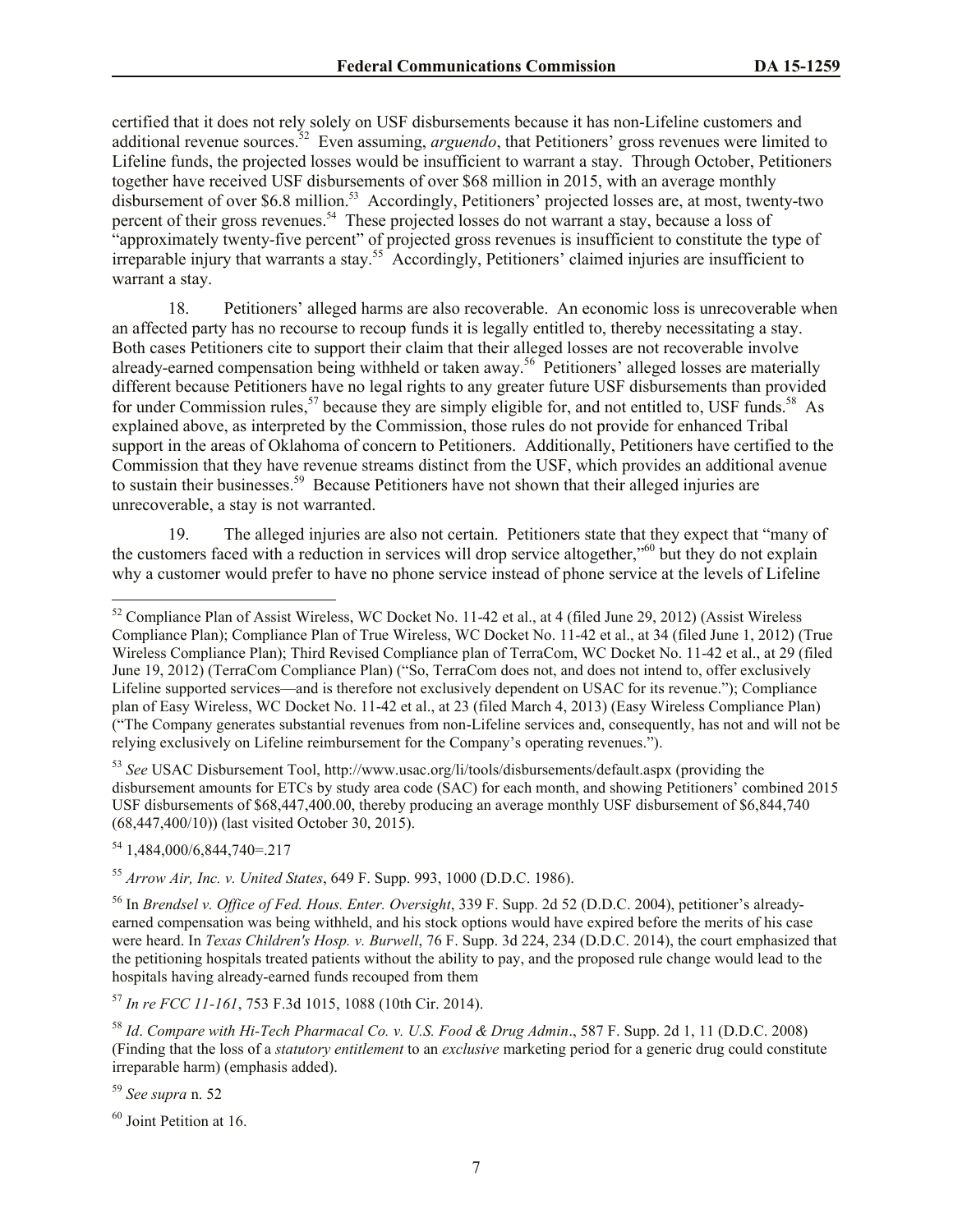support provided in areas not entitled to enhanced Tribal support. Each customer currently eligible for the enhanced Tribal benefit will remain eligible for the standard \$9.25 benefit, and Petitioners fail to provide any basis upon which to conclude that these customers will choose not to use it. Moreover, Petitioners do not explain why customers who reside in areas not considered Tribal lands under the interpretation in the *2015 Lifeline Reform Order* would switch to a different provider when that different provider would be similarly unable to offer an enhanced Lifeline discount. Finally, the alleged harms are speculative. Easy Wireless states that it "expects" to lose customers, and to be forced to close the majority of its storefront locations.<sup>61</sup> TerraCom states that customers are "likely" to cancel service,  $62$  and Assist "expects" that it will lose customers and "estimates" that it would have to fire "the majority" of its employees.<sup>63</sup> Without any underlying support, these are the type of "blanket, unsubstantiated allegations" of harm<sup> $64$ </sup> that may not be used to grant a stay.

20. *True Wireless*. True Wireless states that the Commission's interpretation of "former reservations in Oklahoma" "will likely put True Wireless out of business."<sup>65</sup> While this would be the type of irreparable injury required for a preliminary injunction if it were borne out by evidence, something more than a "conclusory projection is necessary to show" that True Wireless will actually close as a result of the new map.<sup>66</sup> Projections that do not "offer a projection of future losses," tie those projections to the company's current assets, or "state with any specificity" how the projection is reached are not sufficient to prove the type of irreparable harm needed to grant a stay. $67$ 

21. Here, True Wireless has failed to provide any information beyond its own conclusory projections. It fails to provide any information about its revenue, or any indication of how it reached its conclusion that the Commission's new map will force it out of business. Instead, it relies only on its president's declaration that the changes will "likely" force True Wireless out of business. Allowing a mere "bald assertion"<sup>68</sup> of a company's potential closure would significantly lower the "high bar" that has been set for proving an irreparable injury and granting a stay.<sup>69</sup> Accordingly, True Wireless has not carried its burden of proving the irreparable harm needed to warrant a stay.

# **C. The Requested Stay Will Result in Harm to Others and is Contrary to the Public Interest**

22. As described below, we find that the Petitioners failed to demonstrate that the requested stay will serve the public interest and will not harm third parties.

23. Petitioners argue that a partial stay of the *Order* as it relates to the implementation of the Oklahoma Historical Map will not cause harm to any third parties and will serve the public interest.<sup>70</sup> In administering the Lifeline program, the Commission has committed itself to: (1) ensuring the availability

 $\overline{\phantom{a}}$ 

<sup>70</sup> *See* Joint Petition at 17-20.

<sup>&</sup>lt;sup>61</sup> Joint Petition at Attach. 3 (Declaration of Joseph Fernandez, Owner & President, Easy Wireless), at 3.

 $62$  Joint Petition at Attach. 4 (Declaration of Dale R. Schmick, Chief Operating Officer, Terracom, Inc.), at 5.

<sup>63</sup> Joint Petition at Attach. 1 (Declaration of Byron Young, Chief Executive Officer, Assist Wireless), at 3-4.

<sup>64</sup>*Am. Meat Inst. v. U.S. Dep't of Agric.*, 968 F. Supp. 2d 38, 77 (D.D.C. 2013) *aff'd,* 746 F.3d 1065 (D.C. Cir. 2014) *reh'g en banc granted, opinion vacated,* 35 ITRD 2763 (D.C. Cir. 2014) and *judgment reinstated,* 760 F.3d 18 (D.C. Cir. 2014).

 $65$  Joint Petition at Attach. 2 (Declaration of Michael Fina, President, True Wireless.), at 2.

<sup>66</sup> *Nat'l Min. Ass'n v. Jackson*, 768 F. Supp. 2d 34, 52 (D.D.C. 2011).

 $^{67}$  *Id.* 

<sup>68</sup> *Int'l Internships Programs v. Napolitano*, 798 F. Supp. 2d 92, 100 (D.D.C. 2011) *order vacated, appeal dismissed sub nom. Int'l Internship Programs v. Napolitano*, 463 F. App'x 2 (D.C. Cir. 2012).

<sup>69</sup> *Coal. for Common Sense in Gov't Procurement v. United States*, 576 F. Supp. 2d 162, 168 (D.D.C. 2008).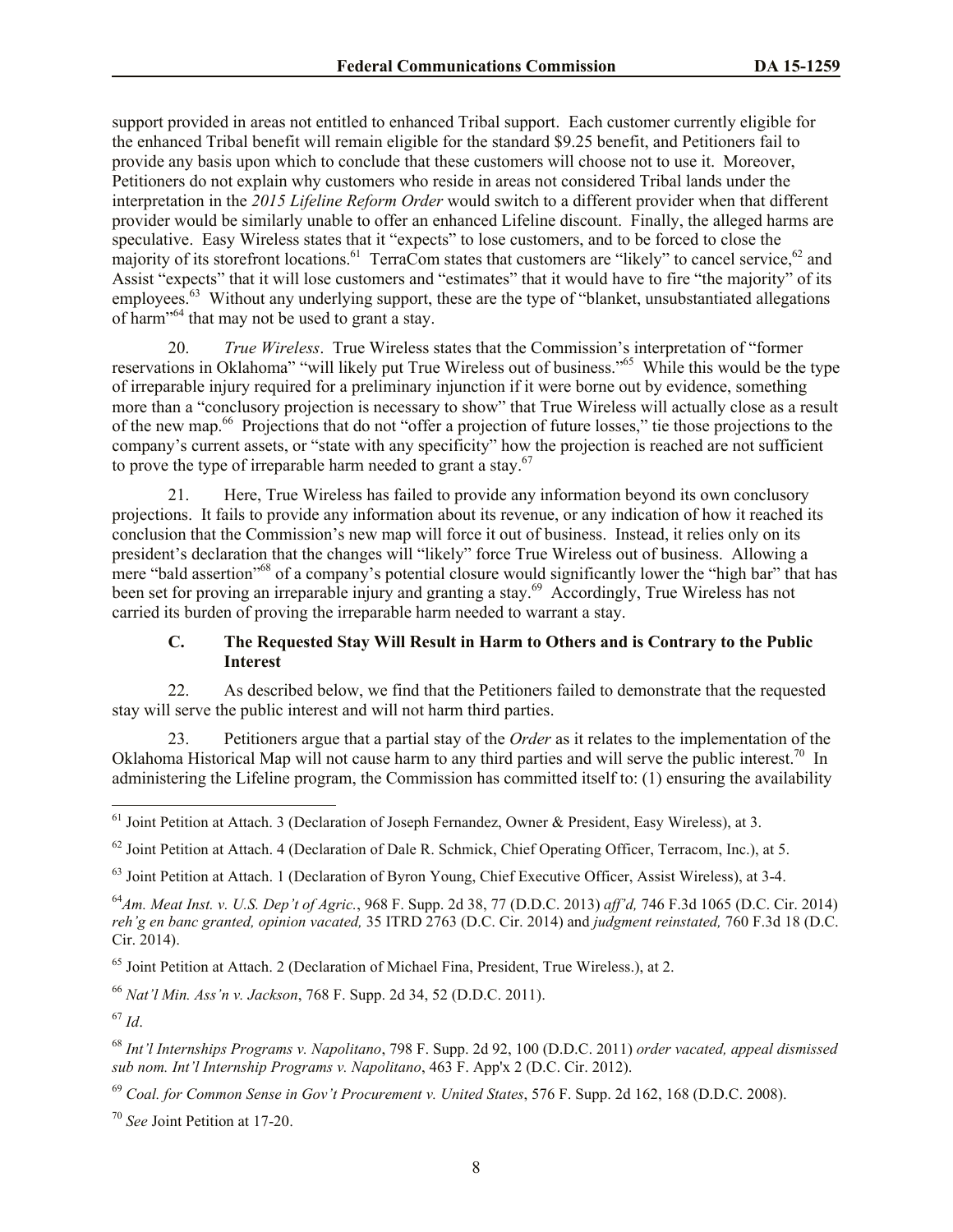of voice service to low-income Americans; (2) ensuring the availability of broadband service to lowincome Americans; and (3) minimizing the contribution burden on consumers and businesses that pay into the Universal Service Fund to support programs like Lifeline.<sup>71</sup> As Petitioners acknowledge, when the Commission established enhanced Lifeline support for Tribal lands, the Commission sought, among other goals like affordability of service, "to promote telecommunications deployment and subscribership for the benefit of those living on federally-recognized American Indian and Alaska Native tribal lands, based on the fact that American Indian and Alaska Native communities, on average, have the lowest reported telephone subscribership levels in the country.<sup>772</sup>

24. The *Order's* adoption of the Oklahoma Historical Map serves the public interest by accurately targeting funds for the enhanced Lifeline subsidy to Tribal lands while minimizing the burden imposed on contributing providers and ratepayers.<sup>73</sup> In contrast, a stay of the *Order* insofar as it related to the Oklahoma Historical Map would not serve the public interest and would harm third parties by disbursing enhanced Lifeline funding for geographic areas that do not qualify as Tribal lands under our interpretation of Section 54.400(e) of the rules, and burdening contributing providers and ratepayers to bear the cost of those disbursements. To the extent that Petitioners argue a stay will serve the public interest because it will allow time for the Commission to consult with Tribal governments, <sup>74</sup> the *Order* already establishes a generous transition period in which ONAP and the Bureau will consult with the Tribal Nations in Oklahoma and any impacted Lifeline subscribers will continue receiving the enhanced Tribal subsidy throughout the transition period. 75 After the *Order's* transition period is complete, delaying implementation of the Oklahoma Historical Map will not serve the public interest.

25. For the foregoing reasons we conclude that the requested stay is likely to result in harm to harm to third parties and would be contrary to the public interest.

## **IV. ORDERING CLAUSES**

26. Accordingly, IT IS ORDERED, pursuant to the authority contained in sections  $1, 4(i)$ , 4(j), 5, 201, 205, and 254 of the Communications Act of 1934, as amended, 47 U.S.C. §§ 151, 154(i)-(j), 155, 201, 205, and 254 and the authority delegated pursuant to sections 0.91 and 0.291 of the Commission's rules, 47 C.F.R. §§ 0.91, 0.291, this Order Denying Stay Petition in WC Docket Nos. 11- 42, 09-197, and 10-90 IS ADOPTED.

27. IT IS FURTHER ORDERED that the petition for partial stay of Assist Wireless, LLC, Easy Telephone Services Company d/b/a Easy Wireless, TerraCom, Inc., and True Wireless, LLC IS DENIED.

#### FEDERAL COMMUNICATIONS COMMISSION

 $\overline{\phantom{a}}$ 

<sup>71</sup> *See 2015 Lifeline Reform Order*, 30 FCC Rcd at 7827, para. 15; *2012 Lifeline Reform Order*, 27 FCC Rcd at 6671, para. 25. *See also Alenco Communications, Inc. v. FCC*, 201 F.3d 608, 620 (5th Cir. 2000) ("Moreover, excessive funding may itself violate the sufficiency requirements of the Act. Because universal service is funded by a general pool subsidized by all telecommunications providers and thus indirectly by the customers excess subsidization in some cases may detract from universal service by causing rates unnecessarily to rise, thereby pricing some consumers out of the market."); *Rural Cellular Ass'n v. FCC*, 588 F.3d 1095, 1102-03 (D.C. Cir. 2009) (quoting *Alenco*).

<sup>72</sup> *2000 Tribal Order*, 15 FCC Rcd at 12212, 12219-20, paras. 5, 20; *see also* Joint Petition at 18.

 $<sup>73</sup>$  The Commission notes that eligible Lifeline subscribers impacted by the implementation of the Oklahoma</sup> Historical Map will remain eligible for the Lifeline subsidy, but not for additional enhanced Lifeline support intended for Tribal lands.

<sup>74</sup> *See* Joint Petition at 18.

<sup>75</sup> *See 2015 Lifeline Reform Order*, 30 FCC Rcd at 7907, paras. 265-67.